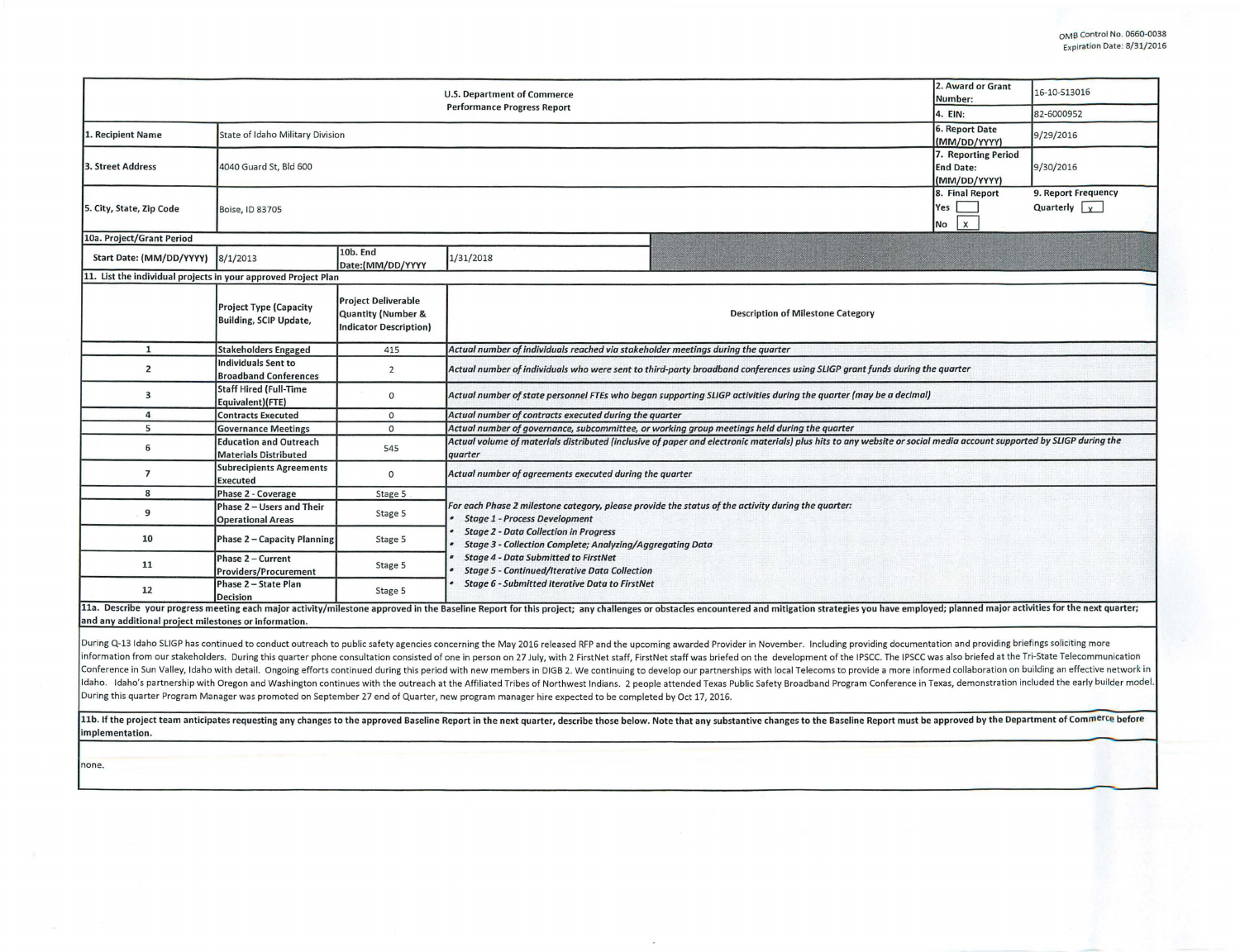11c. Provide any other information that would be useful to NTIA as it assesses this project's progress.

Idaho's territory is largely made up of federally managed land. Much of the state and local area is rural and wilderness. The challenge for match sources, is simply that many of our stakeholders are volunteers or receive f and grant guidance, we cannot utilize these first responder assets required for successful implementation of the Nationwide Public Safety Broadband Network as match. During Q-13, Idaho SLIGP staff lost 1 person on the 23rd should have this person replaced by 9 Oct, in next quarter.

## 11d. Describe any success stories or best practices you have Identified. Please be as specific as possible.

Conducted ongoing workshops with 2 members of the FirstNet staff on July 27th. Continuing partnership with Washington and Oregon to coordinate regional outreach to tribal nations. Also, collaborating with Oregon and Washin for implementation of the Nationwide Public Safety Broadband Network.

12. Personnel

12a. If the project is not fully staffed, describe how any lack of staffing may impact the project's time line and when the project will be fully staffed.

Current personnel include Program Manager and Project Manager. Additional Project Manager was been added during Q-12 to assist with implementation of the SCIP in accordance with Phase II authorized activities.

12b. Staffing Table - *Please Include all staff that have contributed time ta the project. Please do not remove lndlvlduals from this table.* 

| <b>Job Title</b>                                | FTE% | <b>Project (s) Assigned</b> | Change |  |  |
|-------------------------------------------------|------|-----------------------------|--------|--|--|
| <b>Program Manager</b>                          | 100% |                             | IN/C   |  |  |
| <b>Project Manager</b>                          | 100% |                             | IN/C   |  |  |
| <b>Project Manager</b>                          | 80%  |                             | IN/C   |  |  |
|                                                 |      |                             |        |  |  |
|                                                 |      |                             |        |  |  |
| 13. Subcontracts (Vendors and/or Subrecipients) |      |                             |        |  |  |

**13a. Subcontracts Table** - **Include all subcontractors. The totals from this table must equal the "Subcontracts Total" In Question 14f.** 

| Name                                                     | <b>Subcontract Purpose</b>                                                   | Type<br>(Vendor/Subrec.) | RFP/RFQ Issued (Y/N) | <b>Contract</b><br>Executed | <b>Start Date</b> | <b>End Date</b> | <b>Total Federal Funds</b><br><b>Allocated</b> | <b>Total Matching Funds</b><br>Allocated |
|----------------------------------------------------------|------------------------------------------------------------------------------|--------------------------|----------------------|-----------------------------|-------------------|-----------------|------------------------------------------------|------------------------------------------|
| Val Technologies                                         | <b>SLIGP and PSBAG Consulting</b>                                            | lVendor                  |                      |                             | 7/1/2014          | 8/13/2014       | \$2,580.00                                     | \$0.00                                   |
| Gloria Totoricaguena                                     | Idaho Technology Summit-Professional Planning                                | <b>I</b> Vendor          |                      |                             | 10/1/2014         | 6/6/2015        | \$20,000,00                                    | \$0.00                                   |
| DePaul                                                   | <b>Personnel State Contract</b>                                              | lVendor                  |                      |                             | 10/7/2014         | 1/15/2015       | \$1,260.00                                     | \$0.00                                   |
| Various Vendors                                          | Conference Room for                                                          | <b>Vendor</b>            |                      |                             | 10/29/2014        | 12/9/2014       | \$9,600.00                                     | <b>SO.OO</b>                             |
| Science Applications<br><b>International Corporation</b> | Professional Planning, Outreach, and Programmatic<br><b>Support Services</b> | lVendor                  |                      |                             | 6/1/2015          | 12/30/2017      | \$227,512.00                                   | \$0.00                                   |
| Legal Council                                            |                                                                              | Vendor                   |                      |                             | 1/1/2015          | 12/30/2017      | \$18,750.00                                    | \$0.00                                   |